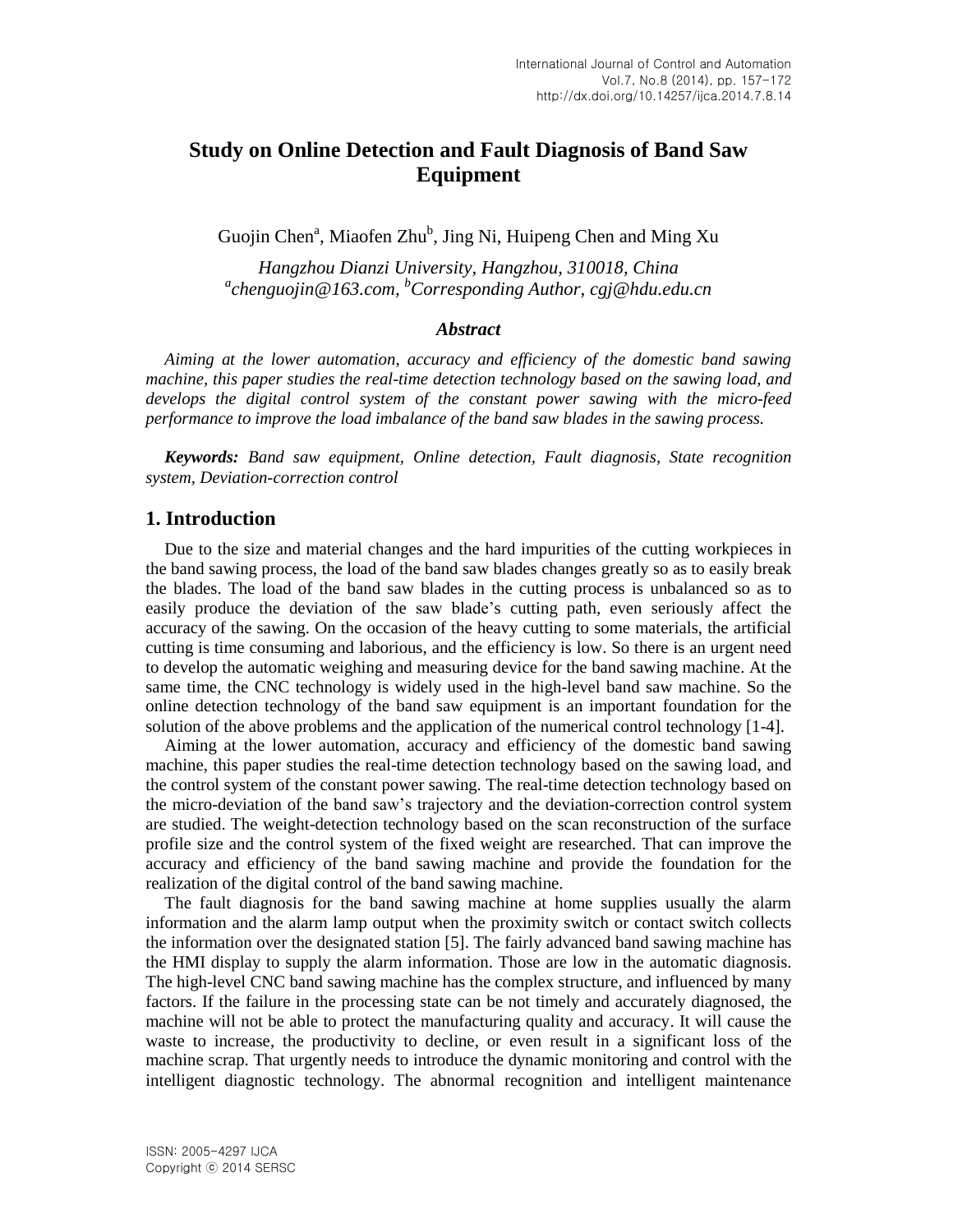theory for the processing state are studied to implement the status display, the fault diagnosis, and the performance predictability for the high-level CNC band sawing machine. That forms the unification of the monitoring information, diagnostic conclusion and real-time control strategy to achieve the high-precision and high efficiency machining purpose. So the fault diagnosis technology for the band sawing machine is urgent and necessary [6-9].

Now the fault diagnosis development for the CNC band sawing machine is towards the following aspects:

(1) The intelligent fault diagnosis strategy based on the multi-sensor information fusion is studied. The multiple types of advanced sensors are installed in the high-level CNC band sawing machine to detect a variety of troubleshooting information dynamically and realtimely.

(2) In order to meet the digital transformation and upgrade of the band sawing machine, the other types of mature fault diagnosis for the CNC machine tool are gradually introduced.

(3) In order to achieve the real-time decision-making and effectiveness, the research on the decision processing theory for the efficient multi-channel information has gradually become a hot spot. The fault diagnosis advances to the intelligent direction.

### **2. Composition and Working Principle of Band Saw Equipment**

The band sawing machine is composed by the sawing base, the saw frame, the saw blade's guide part and the workpiece-clamping part, as shown in Figure 1. The saw frame is supported by the hydraulic feeding cylinder and the pillar, on which is mounted the driving and driven saw pulley. The band saw blade is wound on the driving and driven saw pulley, and is tensioned by the tensioning mechanism (hydraulic tensioning cylinder and slider). The workpiece-clamping part is responsible for griping the sawing workpiece (clamping cylinder and clamping block). The band saw blade is driven by the driving saw pulley (frequency conversion motor and worm gear reducer). The sawing movement of the specific workpiece is driven by a hydraulic feeding cylinder.



**Figure 1. The Band Sawing Machine**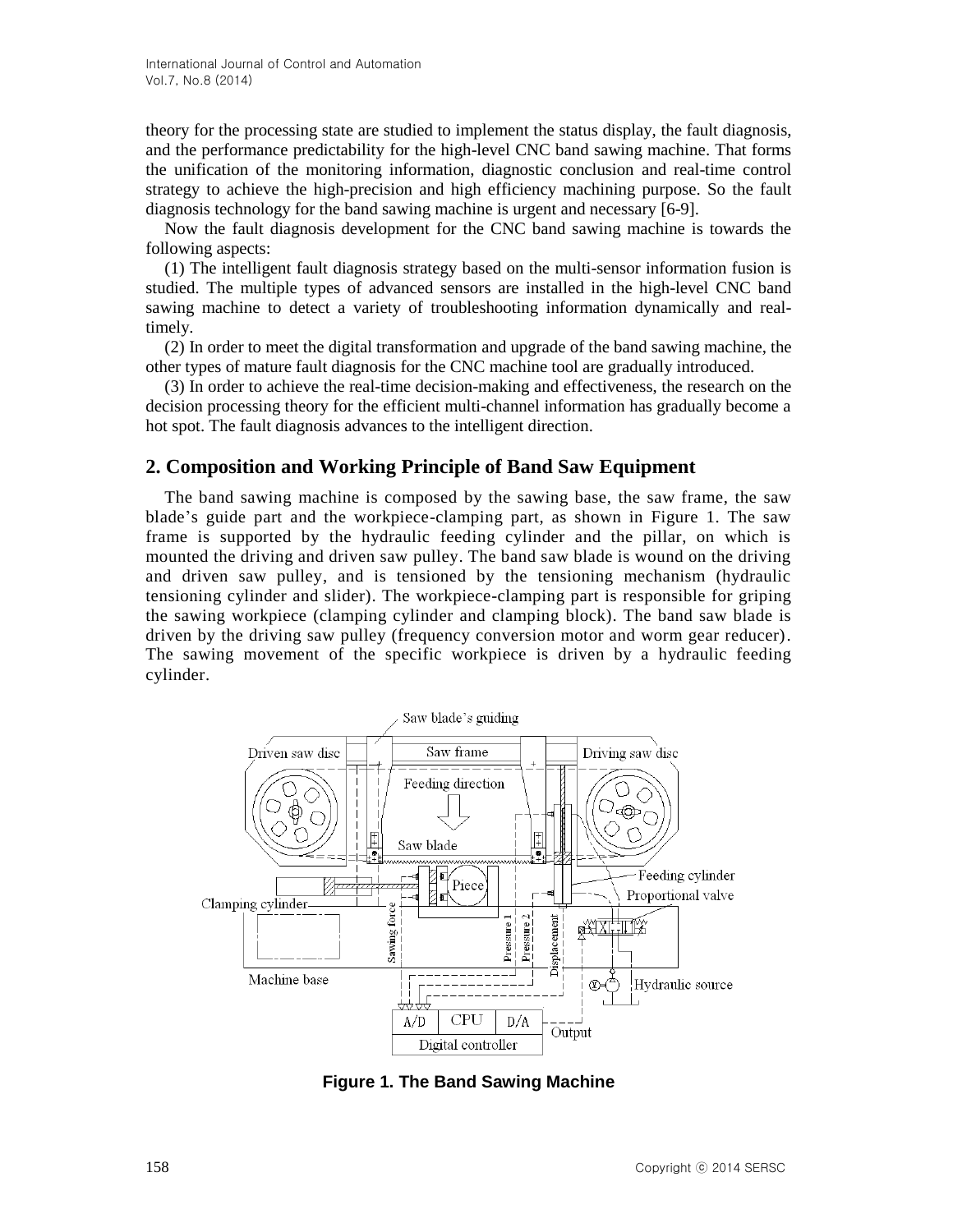## **3. Synchronization Drive Mechanism of Band Sawing Machine**

The typical band saw equipment is shown in Figure 2. It is mainly composed of the portal frame, the driving and driven saw discs, the saw band, the correction device, the feeding hydraulic-cylinder, the cutting workpiece, the cutting table, the feeding guide column, the base, and the electrical control system. The sawing principle of the specific band saw equipment is: the band saw blades are wound on the driving and driven saws discs and the correction device. The correction device guarantees that the band saw blades are parallel with the workpiece's cutting surface. The spacing between the driving and driven discs is adjusted by the tensioning hydraulic-cylinder to tension the saw blades. The main movement is generated by the driving pulley (driven by the variable frequency motor). The feeding movement is generated by the feeding hydraulic-cylinder in the vertical direction. Furthermore, in Figure 1, TM is the driven torque of the driving and driven saw discs. A, B, C, D are the tangent point's marking for the band saw blade and the band saw disc.  $O_1$ ,  $O_2$  are the axle center's marking for the driving and driven saw discs.  $T_0(s)$ ,  $T_1(s)$ ,  $T_2(s)$ ,  $T_3(s)$  are respectively for the tensions suffered on the band saw at A, B, C, D. s is the coordinate variable of the arc length for the band saw blade, taking A as the origin.  $F_0$  is the tensioning force for the band saw blade. Two feeding hydraulic-cylinders make up the synchronous drive mechanism for the band sawing machine.



**Figure 2. The Typical Band Saw Equipment**

## **4. Electro-hydraulic Servo Synchronization Control Theory**

As shown in Figure 3, the electro-hydraulic servo synchronization control system refers to the closed-loop electro-hydraulic servo mechanism composed by various proportional valves, servo valves or digital valves in order to achieve the movement synchronization of various hydraulic cylinders and hydraulic motors. Compared with the mechanical and hydraulic synchronization, although the composition of the control loop for the electro-hydraulic synchronization is more complex in structure and high in cost, the closed loop control made up by its output's detection and feedback can largely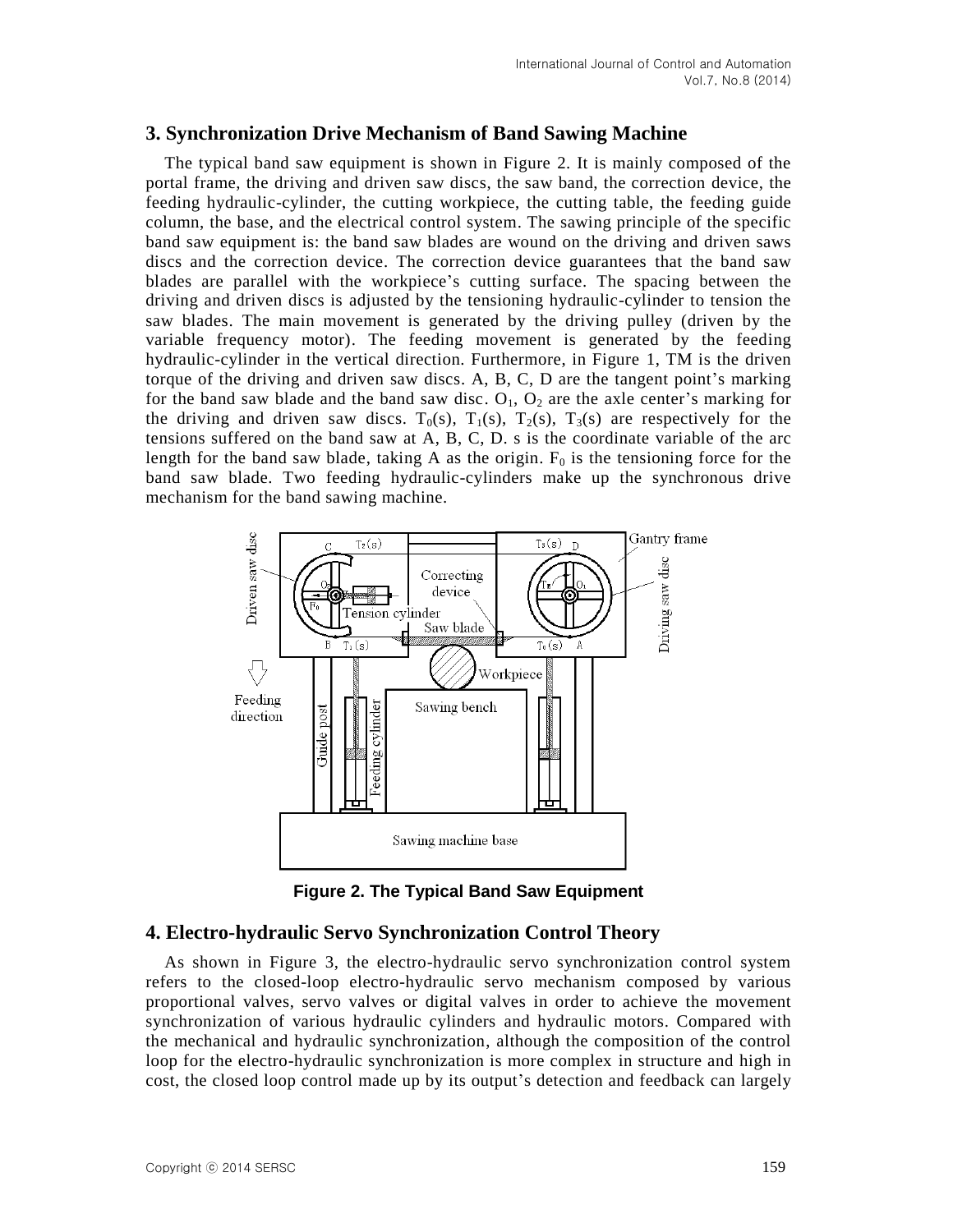eliminate and inhibit the adverse factors. That can obtain the high-precision



**Figure 3. Electro-hydraulic Servo Synchronization Control System**

So far the development of the foreign hydraulic synchronization driving technology has mainly three specific forms. They are the mechanical synchronization, the hydraulic synchronization based on the balancing valves and the electro-hydraulic servo synchronization. Hydraulic servo-driven synchronization control technology has high accuracy, flexible control, fast dynamic response, simple linear motion, as well as great power density. And with the increasing development of the control elements (mainly electro-hydraulic servo valve, electro-hydraulic proportional valve), the control means and methods continue to improve as well as the range of the computer applications continue to enlarge. It makes the servo system of the high accuracy and fast dynamic response to be little in the required the costs and risks. Therefore, the hydraulic servodriven synchronization control technology can be applied in the accurate feed motion control of the band sawing machine.

However, because the nonlinear perturbation of and between its various channels is complicated and the hydraulic system itself has the complex nonlinear factors of the leakage, the dead zone, and the hysteresis, the system is difficult to detect and compensate real-timely. So the hydraulic servo-driven synchronization control technology has been the implementation difficulty of the electromechanical control.

# **5. Mathematical Model for Two-cylinder Electro-hydraulic Servo Synchronous Drive System**

In order to establish the mathematical model of the two-cylinder electro-hydraulic servo synchronous drive system, without loss of generality, the load control problems for the two-cylinder horizontal-driver vehicle are considered, as shown in Figure 4. Setting  $x=[x1, x2]^T$ , we can get the mathematical model.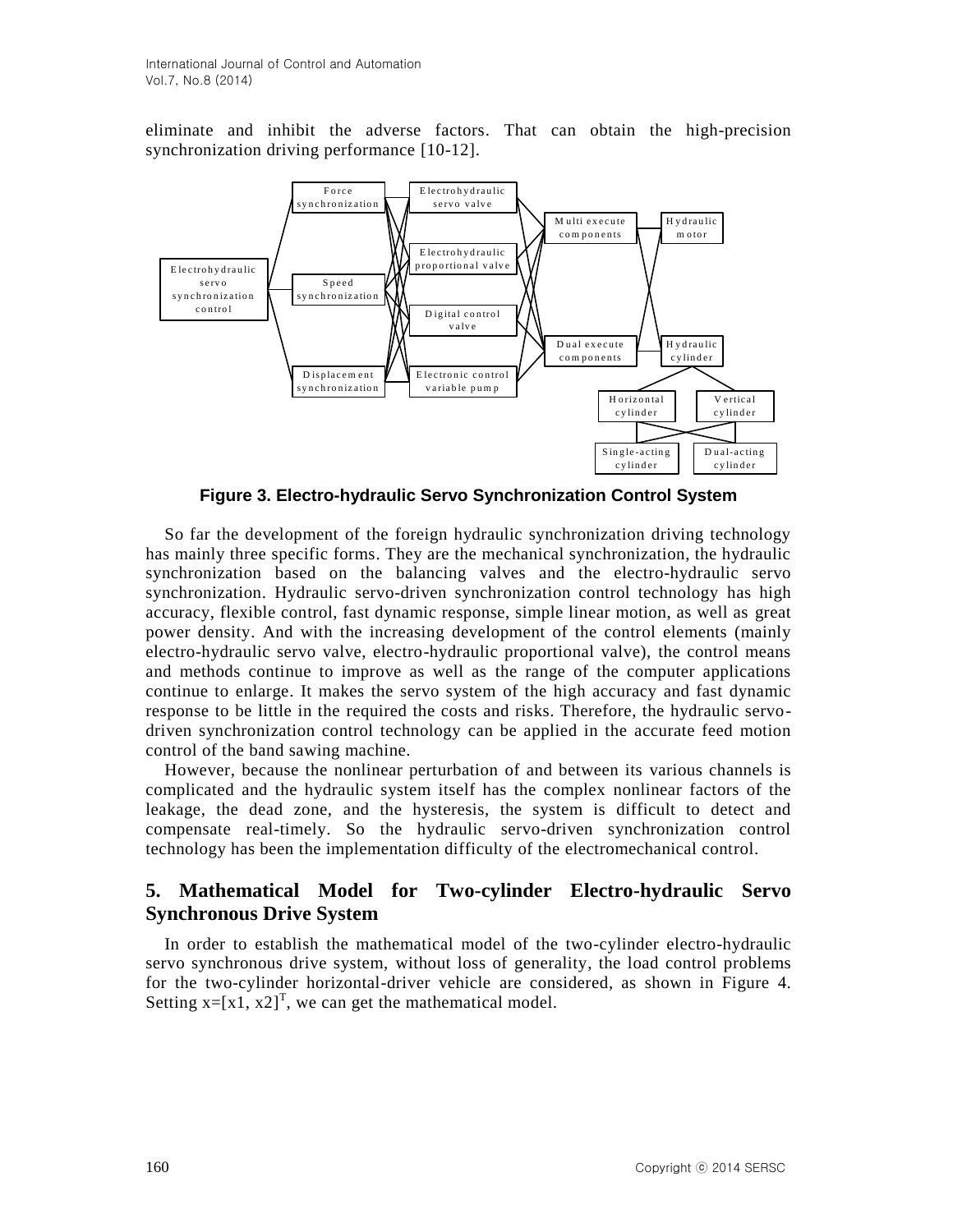



$$
\begin{cases}\nM\ddot{x} + B_{p}\dot{x} = \tau & i=1, 2 \\
\dot{p}_{u} = \beta_{e}K_{u_{q}}\Psi_{i}(x_{i}, p_{u})\dot{x}_{v} + \pi(x_{i})p_{u} + h_{i}(x_{i})\dot{x}_{i} \\
M = \begin{pmatrix}\nM_{11} & M_{12} \\
M_{21} & M_{22}\n\end{pmatrix} = \begin{pmatrix}\nm_{1} + \frac{Ml_{2}^{2} + J_{0}}{L^{2}} & \frac{Ml_{1}l_{2} - J_{0}}{L^{2}} \\
\frac{Ml_{1}l_{2} - J_{0}}{L^{2}} & m_{2} + \frac{Ml_{1}^{2} + J_{0}}{L^{2}}\n\end{pmatrix} \\
B_{p} = diag \left(\begin{pmatrix}B_{1p}B_{2p}\end{pmatrix}\right) \\
\tau = \begin{bmatrix}\n\tau_{1} \\
\tau_{2}\n\end{bmatrix} = \begin{bmatrix}\nA_{11}p_{1L} - F_{1e} - F_{4e} \\
A_{21}p_{2L} - F_{2e} - F_{3e}\n\end{bmatrix} \\
K_{iq} = C_{d}\omega_{1} \\
h(x_{i}) = \frac{\beta_{e}A_{i1}}{V_{ie}(x_{i})} \\
\Psi(x_{i}) = -\frac{1}{V_{ie}(x_{i})}\n\end{cases} \\
\Phi_{i} = \frac{C_{u}\beta_{e}}{V_{ie}(x_{i})} \\
\pi(x_{i}) = -\frac{C_{u}\beta_{e}}{V_{ie}(x_{i})}
$$

As the above formula, the two-cylinder electro-hydraulic synchronization and horizontal drive system has the cascade form of the linear system with the nonlinear system. Taking into account that the displacement feedback data collection for the hydraulic cylinders uses the magnetostrictive sensor of the high-frequency response, the response frequency greater than 1000 Hz, and much higher than the frequency of the system response, the sensor channel modeling can been approximated as a unit feedback link.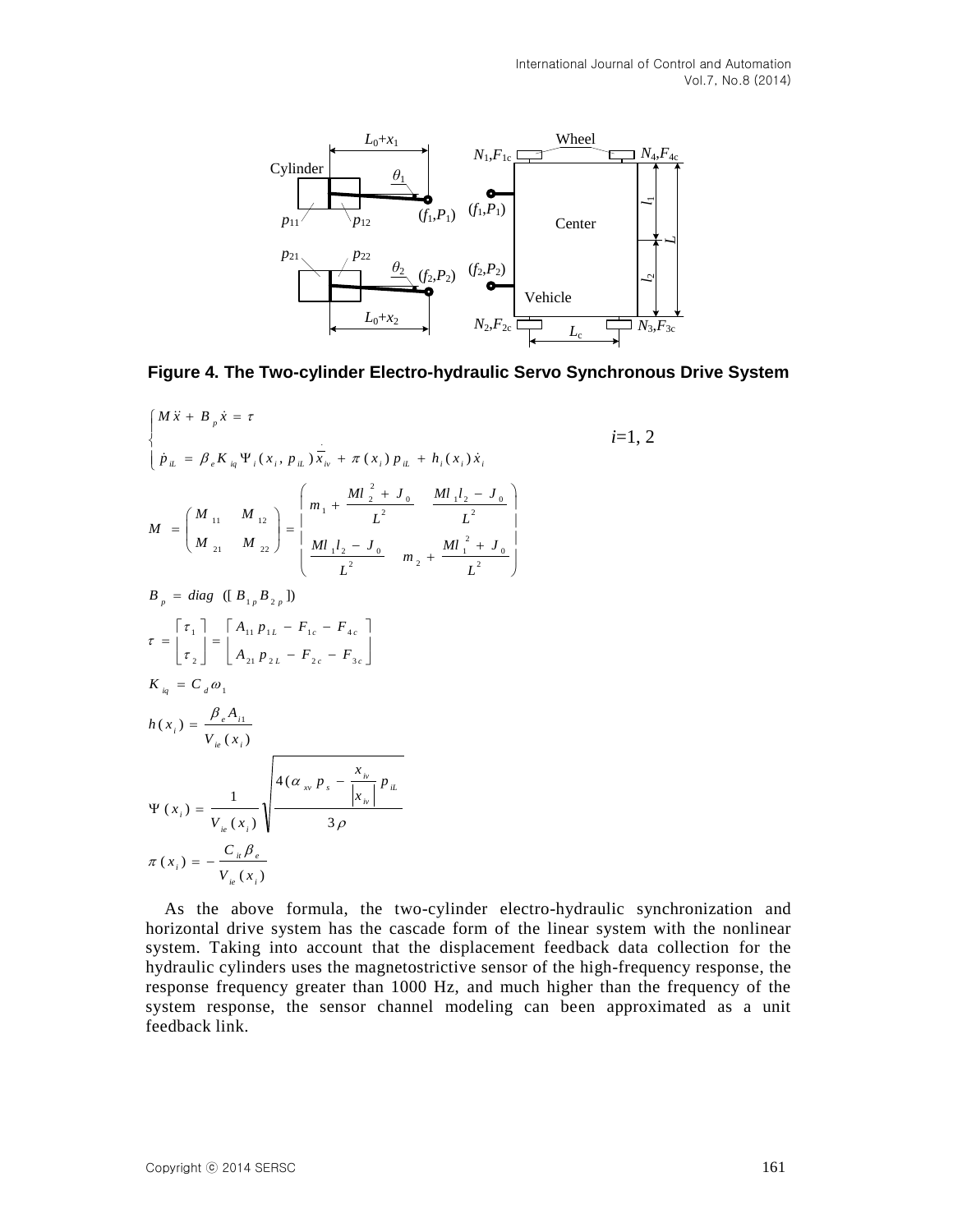

**Figure 5. The Model of the Electro-hydraulic Servo System**

So according to the above mathematical model, taking the conventional PID controller as an example, we can finally get the model of the electro-hydraulic servo system, as shown in Figure 5.  $r_1$  and  $r_2$  in the figure are respectively the desired control signal input channels.

## **6. Design for Electro-hydraulic Synchronization Servo Control System**

First, according to the three forms of the current synchronous drive, the servo drive mode of the electro-hydraulic synchronization is used. The mode is that a valve controls a cylinder. Its specific driver is shown in Figure 6.



**Figure 6. The Electro-hydraulic Synchronization Driver**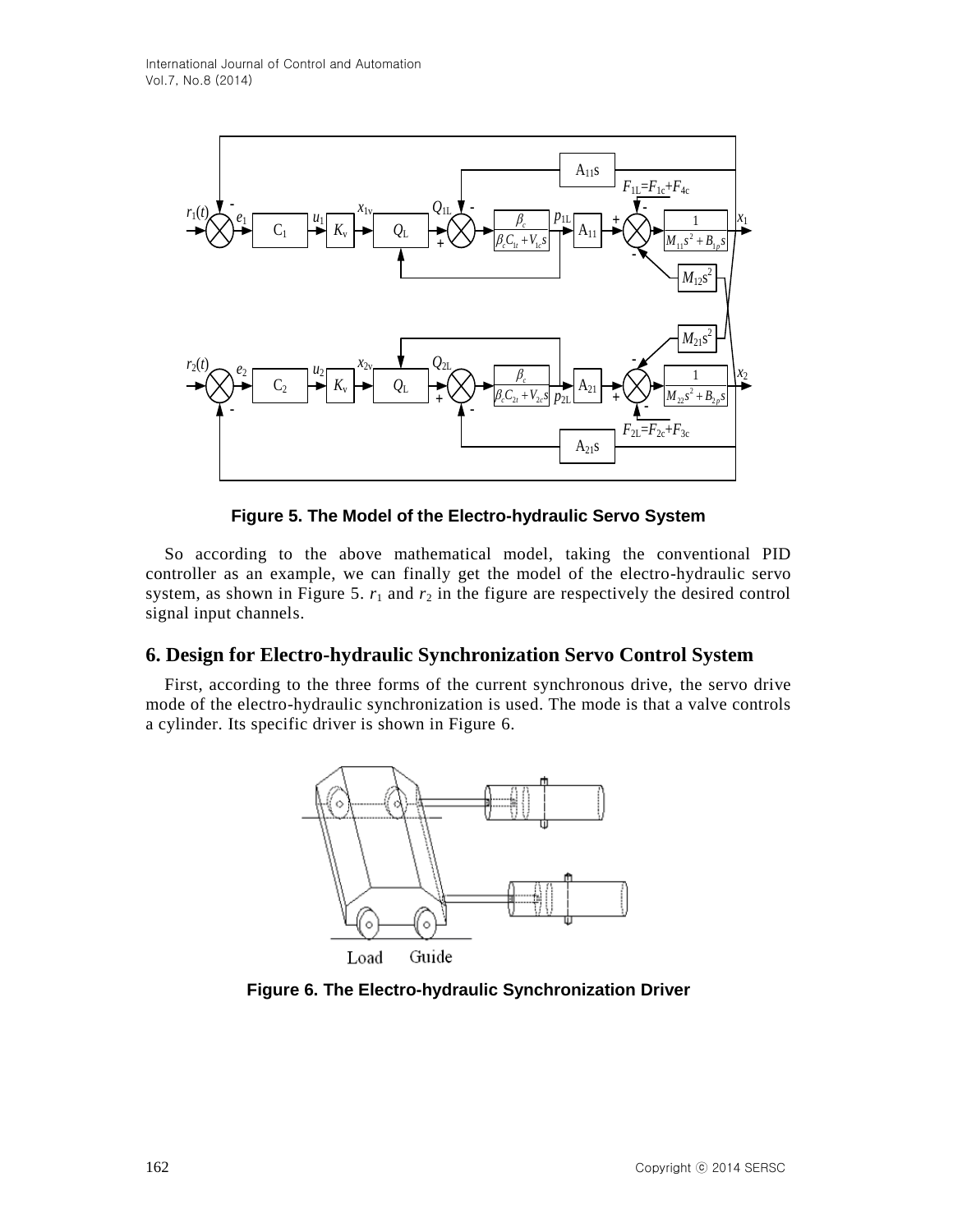

**Figure 7. The Hydraulic System's Schematic Diagram**

Second, the hydraulic system's schematic diagram is preliminarily design according to the actual performance of the band sawing process (stroke, running speed, cutting force, *etc.*), and the related critical components are selected, as shown in Figure 7.

Finally, the results of the preliminary design are verified and optimized in the key performance indicators to finalize the system design [13].

## **7. Design of Electro-hydraulic Servo Control System for Band Sawing Machine**

In this paper, the synchronization drive mechanism of the gantry saw frame is designed using two guide posts to get the feed motion accuracy of the saw frame. The saw frame uses the structure which is driven synchronously by the dual hydraulic cylinders in order to guarantee the feed motion accuracy. The electro-hydraulic servodriven synchronization control system detects the displacement feedback of the two cylinders, and uses the synchronous control strategy to achieve the movement synchronization of two gantry ends in order to ensure the movement accuracy of the gantry saw frame. The two-point feedback mechanism of the sawing force is set in the inlet and outlet of the band saw blade, and the two pressure sensors sample the load suffered by the band saw blade. The two-point feedback mechanism feedbacks the sawing force and controls the feeding speed of the synchronization system of the dualcylinder electro-hydraulic servo-drive, so as to ensure the constant sawing load. That reduces the load fluctuation withstood on the band saw blade in the sawing process, thereby improves the saw blade's life of the band sawing machine. The schematic diagram of the control system is shown in Figure 8.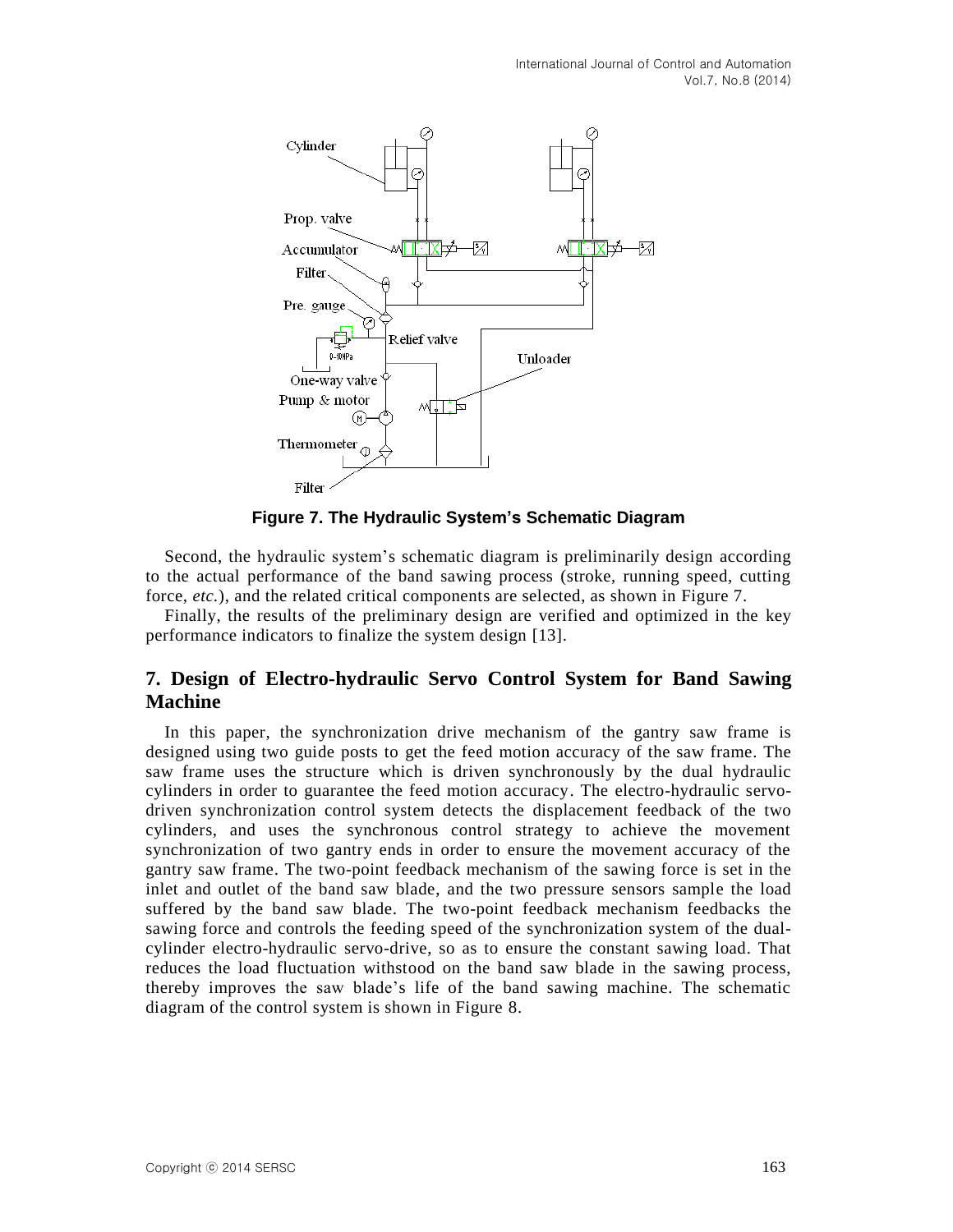

**Figure 8. The Schematic Diagram of the Digital Control System**

In order to verify the practical application effect for the control system of the band sawing machine, the control system designed in this paper is transplanted to the sawing prototype. The sawing parameters are optimized using the pre-established mathematical model on the sawing driven process. The actual sawing experiment and debug are done. The application of the electro-hydraulic servo control system in the large gantry CNC band sawing machine G42250 is shown in Figure 9.



**Figure 9. The Large Gantry CNC Band Sawing Machine G42250**

# **8. Real-time Detection Technology Based on the Transient Load Signal of the Band Saw**

First, the reasons of the band saw load's transients and the bottleneck factors realizing the constant power sawing are analyzed. According to the observation and analysis of the actual sawing process, encountering the impure lumps of the workpiece or the sudden change of the cross-section in the sawing may be in an instant of centisecond. However, the centisecond may collapse the saw teeth. So the saw load detection of the high precision and high frequency response is the key of the constant power sawing. In addition, because the feeding rate of the band sawing is itself very small, about 0.1mm/min-2mm/min, the micro-feeding system of the high precision and high frequency response is required.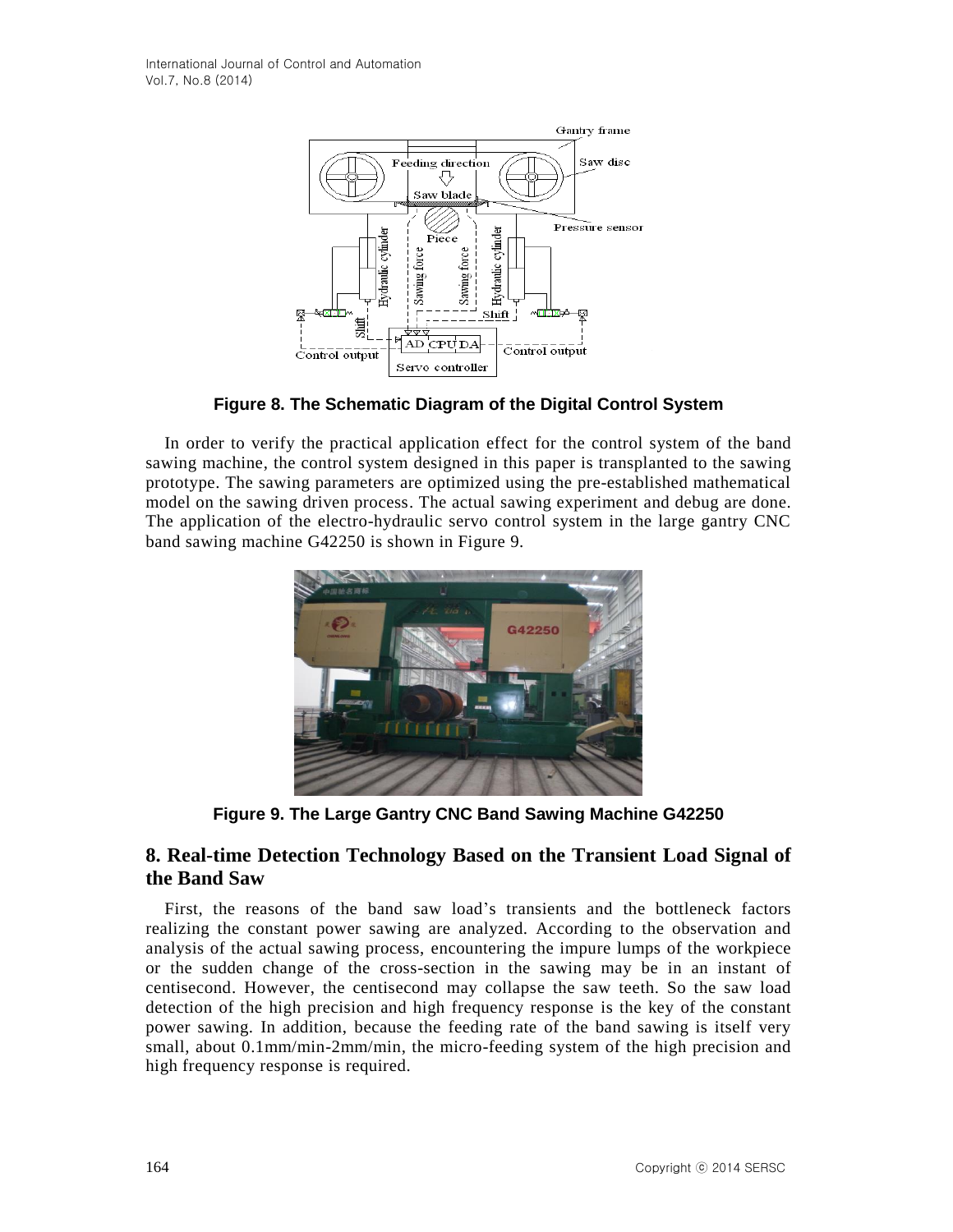Then, according to the characteristics of the band saw's load transients and the described bottleneck factors of the constant power sawing, the digital control system of the constant power sawing is developed, as shown in Figure 1. The system uses the four-point pressure feedback unit of the clamping mechanism as the first judgment of the cutting load transients. The pressure feedback unit in the two chambers of the hydraulic feeding cylinder is taken as the second judgment of the sawing load transients. The electro-hydraulic servo-driven position system (proportional valve, hydraulic feeding cylinder, position sensor) is used to realize the micro-feeding control of the high frequency response. The digital controller with the A/D and D/A module is designed [14].

## **9. Real-time Detection Technology for the Micro-deviate of the Band Saw Trajectory**

First, the deviating reasons of the band saw blades in the sawing process and the bottleneck factors on the automatic correction of the sawing trajectory are analyzed. According to the observation and analysis of the actual sawing process, the elongation of the sawing blade under the sawing tension, the uneven wear of the saw blade and the asymmetry on both sides of the saw blade may cause to lower the straightness of the sawing section (*i.e.*, the stiffness of the saw blade is worse). That leads to the sawing trajectory deviation of the band saw blades. So the deviation detection of the high precision and high frequency response to the band saw's trajectory is the key to achieve the automatic correction. In addition, due to the fast line speed of the band saw, about 10-100m/min, the automatic correction system of the band saw with the high precision and high frequency response is also required.

Then, according to the saw trajectory deviation features and the described bottleneck factors of the automatic correction, the digitized correction control system of the saw trajectory is developed, as shown in Figure 10. The system uses the two-point eddy current sensing unit to detect the saw blade's trajectory deviation. The electro-hydraulic servo-driven tensioning system (proportional overflow valve, shuttle valve and hydraulic tensioning cylinder) is used to achieve the saw tension control with the highfrequency response and the rigid adjustment of the saw blade so as to implement the automatic resetting of the saw trajectory. The digital controller with the A/D and D/A module is designed.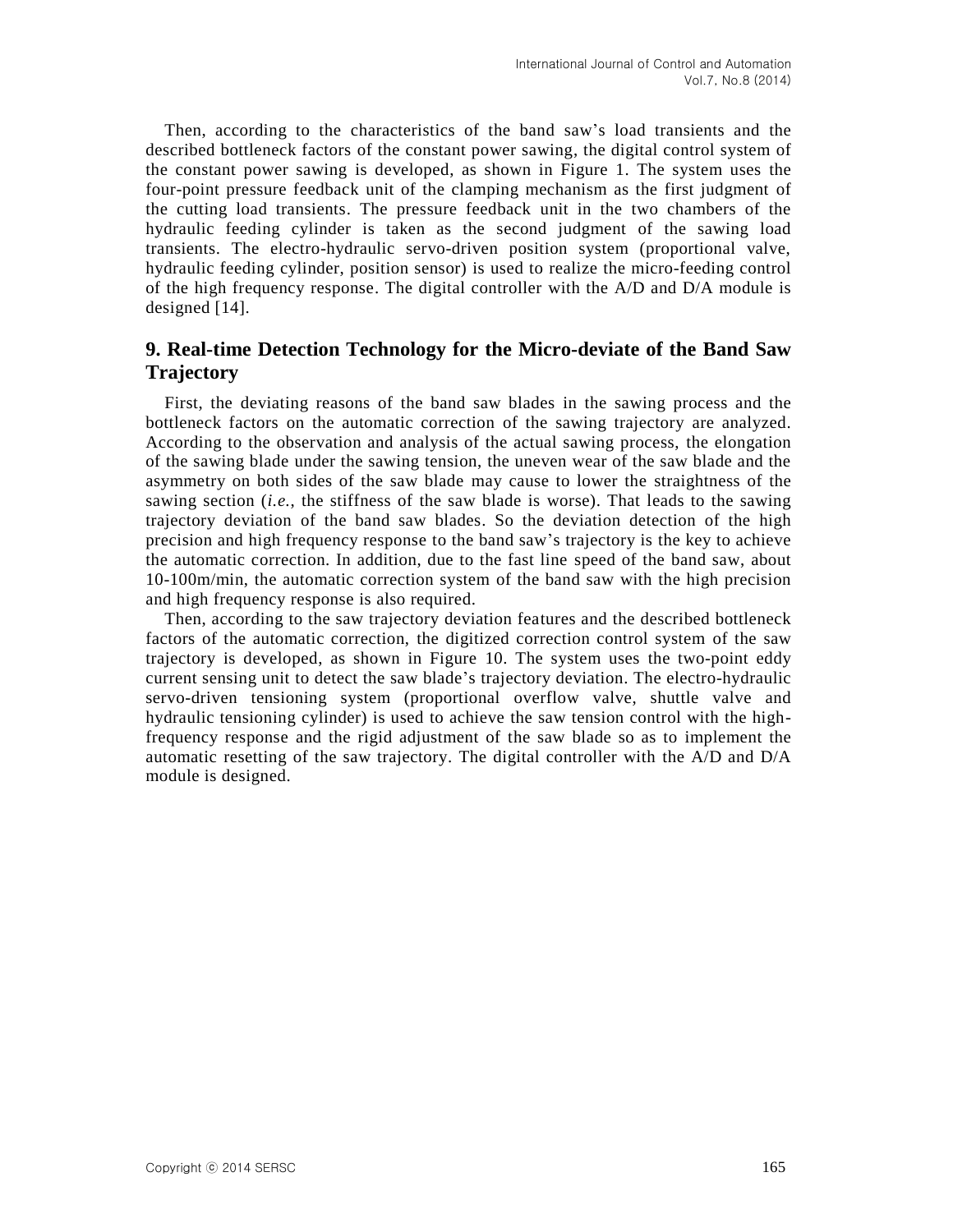

**Figure 10. The Digitized Correction Control System of the Saw Trajectory**

## **10. Weight Detection Technology Based on the Scan Reconstruction of the Surface Profile Size**

First, the weighing principle of the workpiece's pre-intercepting part and the bottleneck factors to achieve the virtual weighing of the pre-intercepting part are analyzed. According to the observation and analysis of the actual sawing process, the existing two-dimensional scanning system is very expensive in the price, and relatively limited in the detection range is (less than 100mm in diameter). So the x-y axis driven dynamic scanning mode based on the one-dimensional laser ranging principle can establish the three-dimensional model of the pre-interception par to get the weight prediction. That is the key to achieve the virtual weighing. Further, since the detected speed is required to be faster, about 0-5s, the x-y axis driven dynamic scanning system with the high precision and high frequency response is needed.

Then, because the cross-sectional shape of the existing sawing workpiece is mostly the convex curve, the digital control system for the fixed weight sawing needs to be developed, as shown in Figure 11. The system uses two sets (Figure 11 gives only one) of scanning step-driven slides in the left and right sides to carry the one-dimensional laser range finder to move in the y direction. The step-driven feeding raceway is used to drive the workpiece. The digital controller with the A/D and D/A module is designed.

The three-dimensional virtual weighing process of the workpiece's pre-intercepting part is as follows. As shown in Figure 11 and 12, assuming that the spacing of the laser range finder in the right and left is *L*, the measured distance in the left rangefinder (the distance from the point A on the workpiece) is  $l_{y_1}$ , the measured distance in the right rangefinder (the distance from the point B on the workpiece) is  $l_{y_2}$ , then the distance  $l_{y_1}$ on both sides AB in the same height of the workpiece's cross-section can obtained by the following formula.

$$
ly = L - ly_1 - ly_2
$$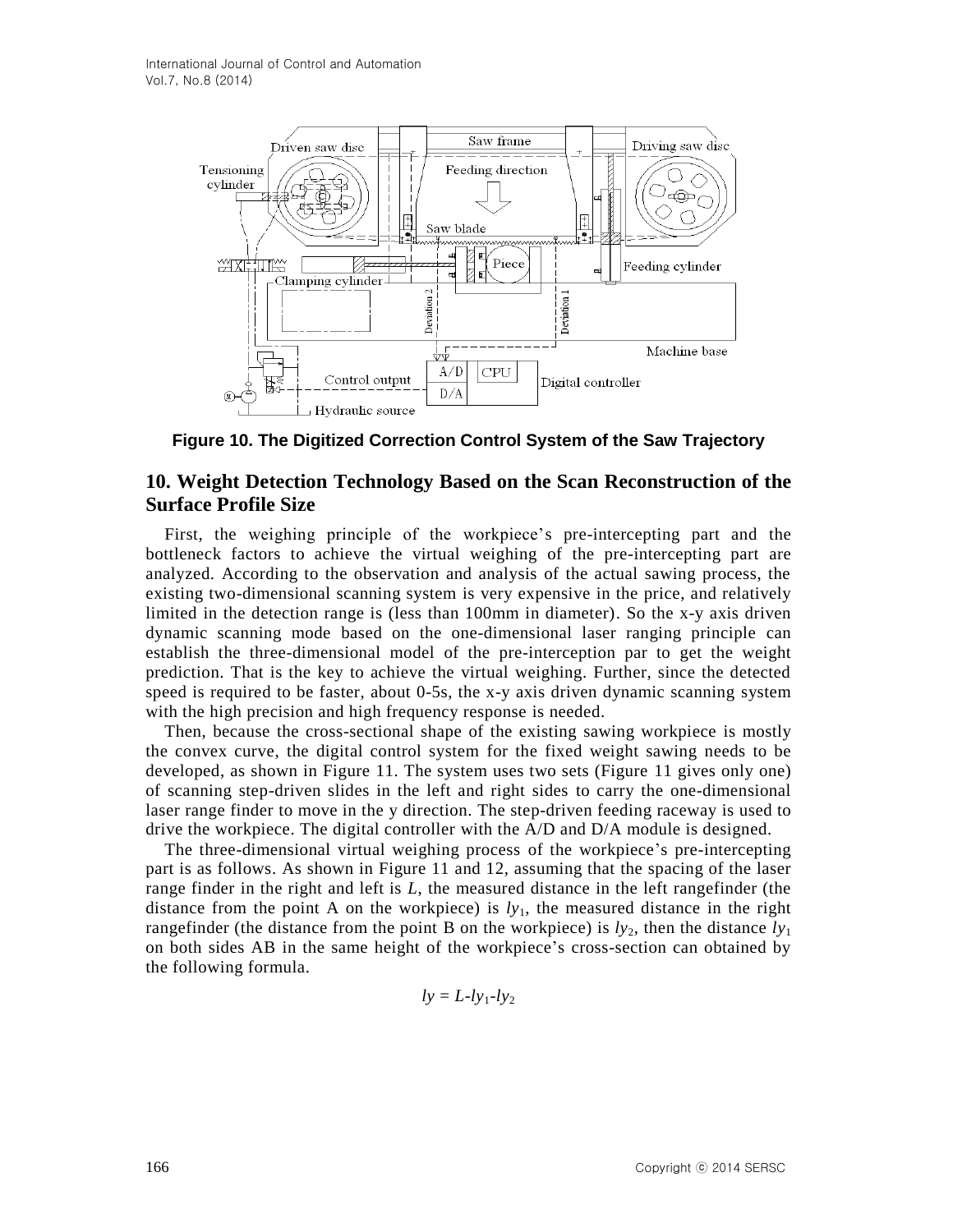

**Figure 11. The Digital Control System for the Fixed Weight Sawing**

Thus, the workpiece's cross-sectional area *S* can be obtained by the integral superposition of the small rectangle area in the y-axis direction. Specifically it can be represented as

$$
S = \sum_{j=1}^{m} l_{y} dy
$$

Wherein, *m* is the number of measurements in the y direction, *dy* is the feeding distance of the scanning step motor each time. Therefore, the weight *G* for the preinterception part of the workpiece is

$$
G = \rho \sum_{i=0}^{n} \sum_{i=1}^{m} l_y dy dx
$$

Wherein,  $n$  is the number of measurements in the x-direction,  $dx$  is the feeding distance of the stepping motor each time,  $\rho$  is the workpiece's density.



**Figure 12. The Calculation of the Workpiece's Cross-sectional Area**

## **11. Blade Life's Correlativity with Amplitude and Frequency Characteristics of Flutter Signal**

First, the bottleneck factors of the saw-tooth life prediction are analyzed. According to the observation and analysis of the actual sawing process, the saw-tooth work status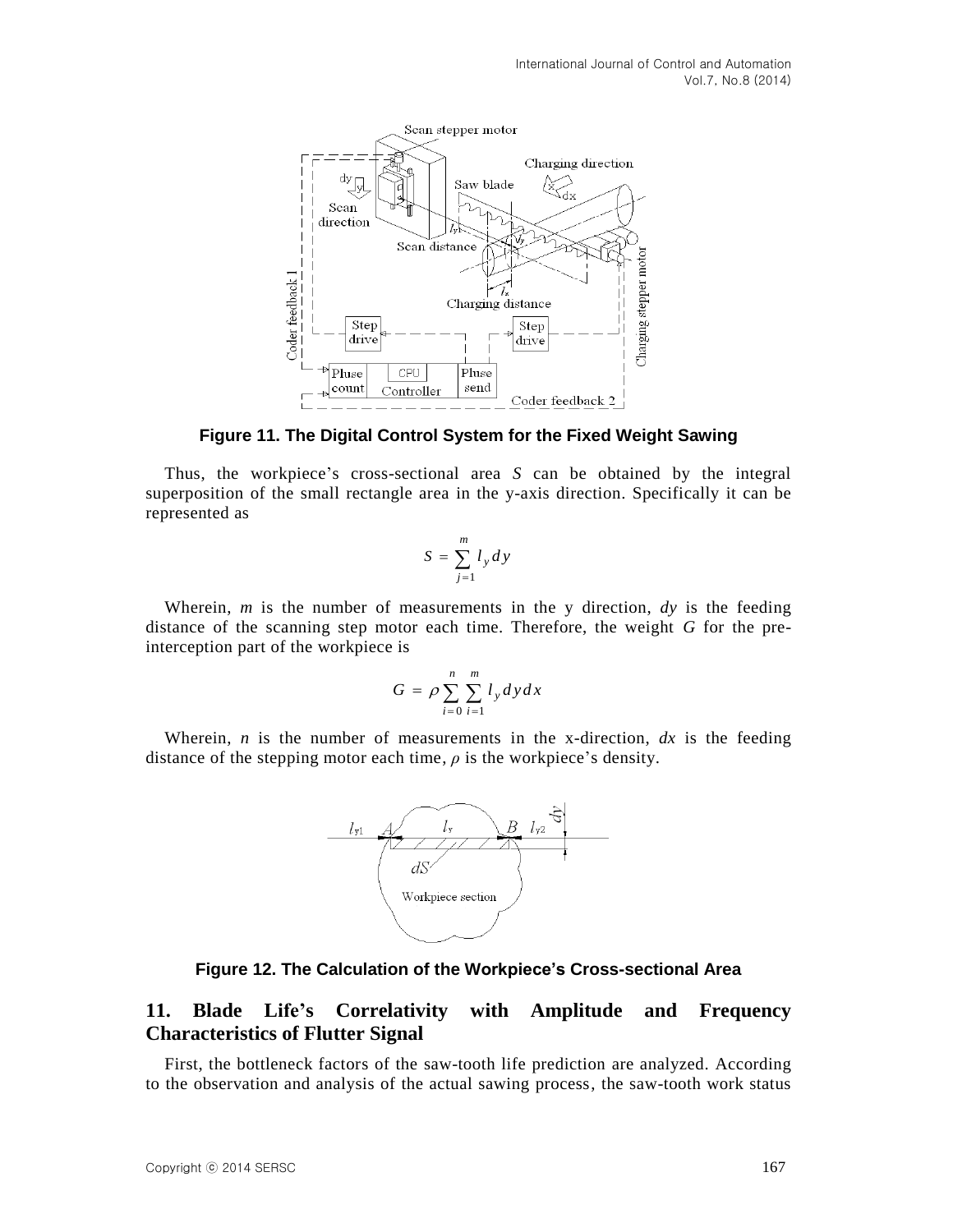(new, wear, cracks, broken teeth, *etc.*,) and the amplitude-frequency characteristics of the saw-blade's flutter signal has a certain coupling relationship. However, the sawblade's flutter signal has the larger external signal interference, such as the body vibration, the guide vibration and the vibration of the load changes. Therefore, extracting the flutter's amplitude-frequency characteristics which can reflect the sawblade life's characteristics is a key to the identification system for the saw-blade's reliability.



**Figure 13. The Identification System for the Saw-blade's Reliability**

Then, the identification system for the saw-blade's reliability is developed, as shown in Figure 13 and Figure 14. The current displacement sensor on the system's guide device detects real-timely the saw-blade flutter signal. The denoise method based on autocorrelation and cross-correlation is studied to eliminate the noise of the saw-blade's flutter signal. The wavelet basis narrowband spectrum analysis method is researched to extract the amplitude-frequency characteristics reflecting the saw-blade life, in order to obtain the blade life's correlativity with the amplitude-frequency characteristics of flutter signal. Using the above methods obtains the blade life's correlativity with the amplitude-frequency characteristics of flutter signal in the different use stages to establish the evaluation references. So you can design the digitized identifier with the blade life recognition feature.



**Figure 14. The Identification Principle for the Saw-blade's Reliability**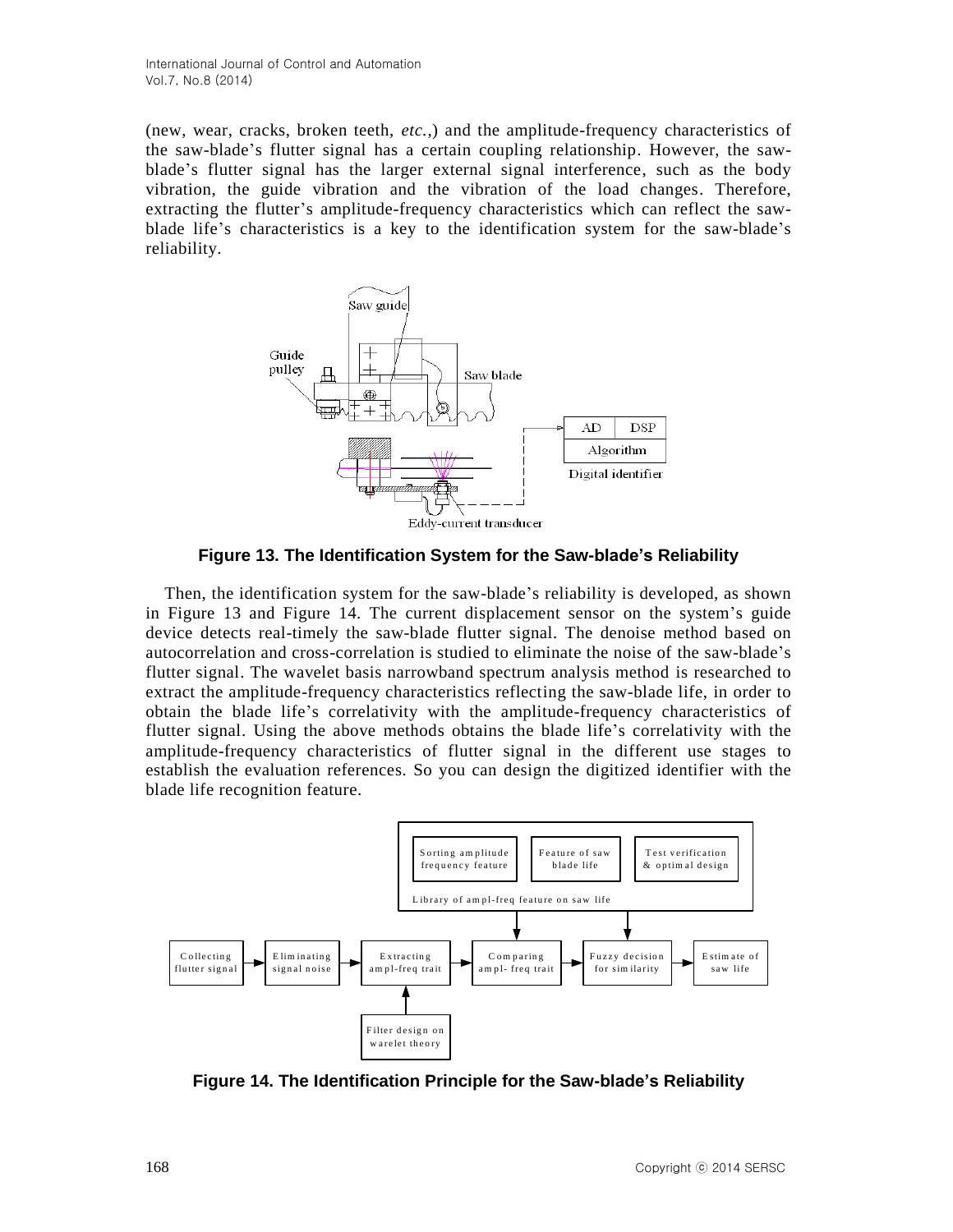## **12. Variation Law of Brush Friction with Inclination Angle Φ between Saw Blade and Brush Plate**

First, the formation reasons of the sticky chips between the saw-blade teeth and the bottleneck factors to remove effectively the sticky chips are analyzed. According to the observation and analysis of the actual sawing process, the improper sawing parameters, the friction of the saw blade and the workpiece, the poor lubrication, the continuous work and the improper saw-blade shape can cause the sticky chips. The saw blade with the sticky chips may largely reduce the sawing accuracy and efficiency. So the efficient device removing the sticky chips is the key to improve the sawing reliability.

Then, according to the existing chip-removal program shown in Figure 15 (a) and the key factors for removing effectively the sticky chips, the chip-removal device of the rotary damper is developed, as shown in Figure 15 (b). On the device, the brush plate institution which can be locked in any rotary angle  $\Phi$  is designed to regulate the friction between the saw-teeth and the brush (brush friction force). The variation law of the brush friction with the inclination angle *Φ* between the saw blade and the brush plate is studied. The brush disk's rotating mechanism is designed optimally. The magnetic transmission institution is designed to absorb the chips falling into the lubricating coolant tank and discharge automatically. The brush disk which has the specific wire diameter and the cluster spacing is designed to remove the sticky chips and absorb the lubricating fluid effectively for lubricating and cooling the saw-teeth.



**Figure 15. The Chip-removal Device of the Rotary Damper**

## **13. Real-time Detection of Oil Temperature, Pressure, Flow Rate and Hydraulic-cylinder Displacement and Wireless Transmission Technology**

First, the working principle of the hydraulic oil circuit and the bottleneck factors to implement the reliable feedback of the hydraulic circuit are analyzed, as shown in Figure 16. According to the observation and analysis of the actual sawing process, the existing hydraulic system has three problems. The first is to be unable to recognize the working state of the oil source. The second is to be unable to identify the working state of the clamping, feeding and tensioning hydraulic-cylinders online. The third is the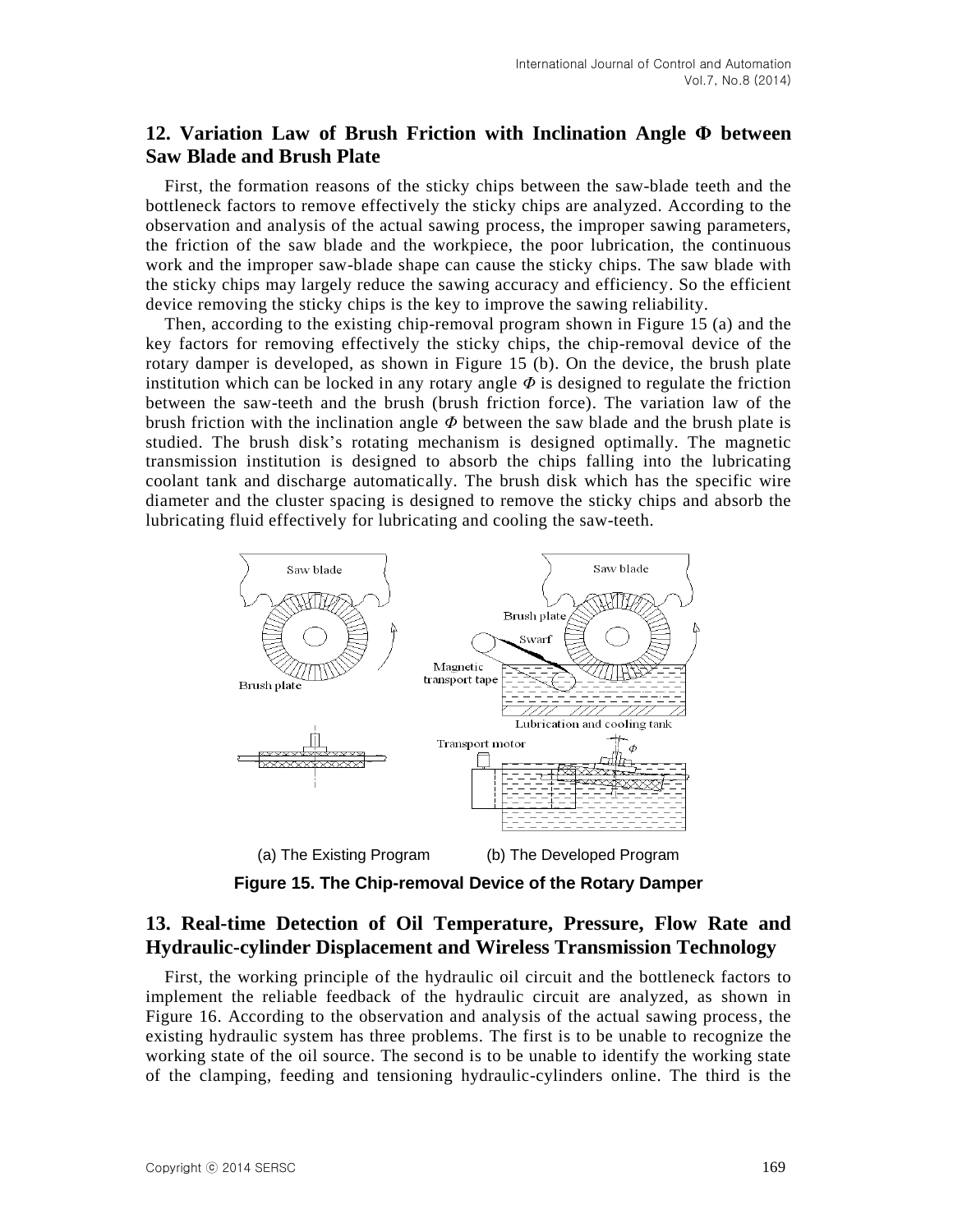compact body of the band sawing machine which brings the greater difficulties for the detecting and feedback wiring of the hydraulic system. Therefore, using the wireless transmission principle, to develop the feedback device of the key actuator for the pressure, flow and position is the key to achieve the real-time identification of the hydraulic system's state.



**Figure 16. The Identification System of the Working State**

Then, according to the working principle of the hydraulic circuit for the band sawing machine and the signal feedback analysis on the reliability, the identification system of the working state for the hydraulic oil system is developed using the wireless transmission type, as shown in Figure 16 and Figure 17. The system collects the pressure, flow rate and temperature signals of the key points in Figure 16 (the oil source supply, the clamping cylinder, the tensioning cylinder and the feeding cylinder), using the 8-channel 10-bit precision AD converter interface. The actual feeding displacement of the hydraulic cylinder is collected using the SSI interface. The identifier of the working state for the hydraulic circuit is designed with a wireless transceiver module.



**Figure 17. The System's Schematic Diagram Using the Wireless Transmission Type**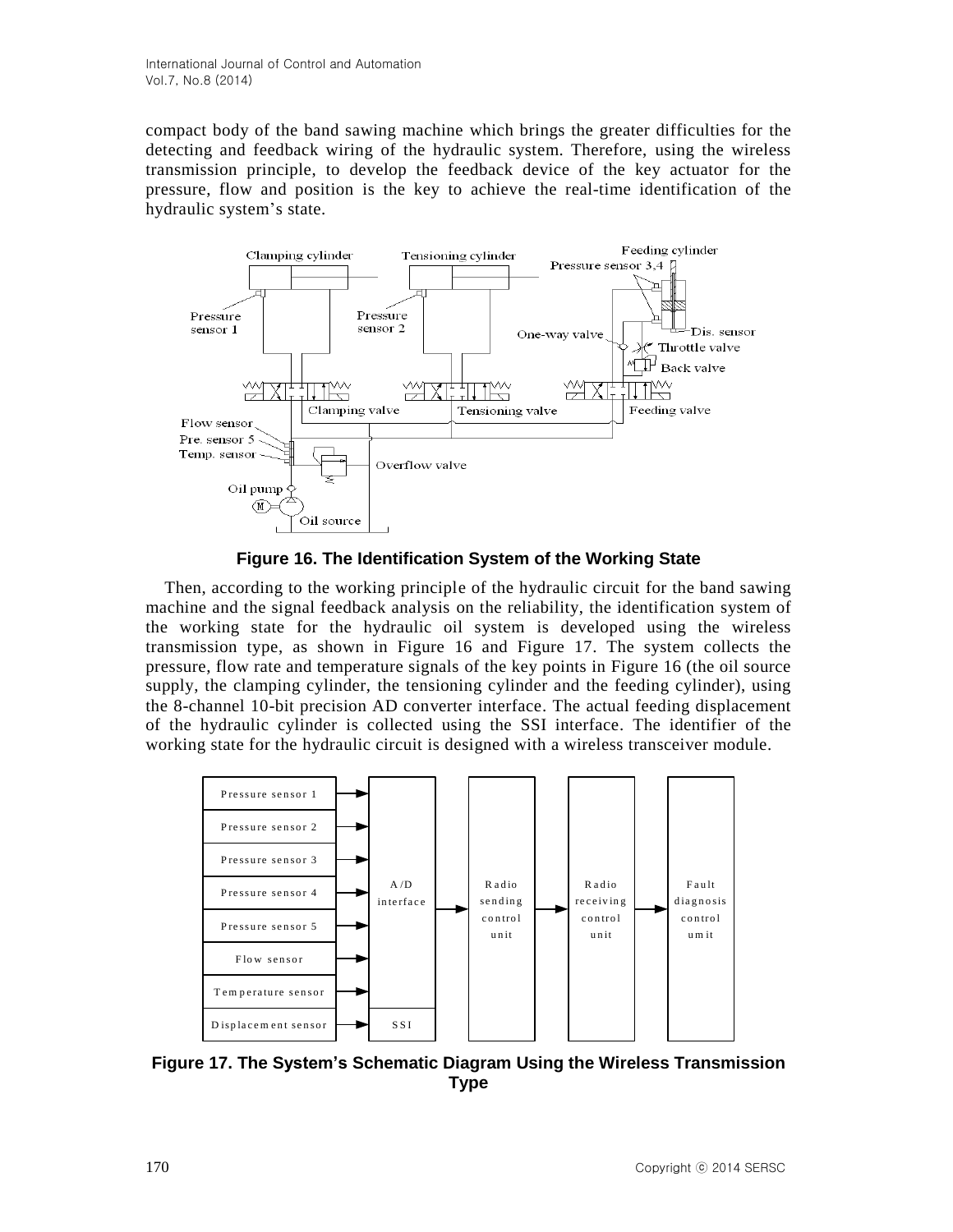### **14. Conclusion**

(1) For the cutting process of the existing band saw equipment cannot perceive the sawing workpiece's impure lumps or the section's abrupt change, the momentary overload is easy to produce the abnormal damage of the band saw blades. The real-time detection technology of the load transient signal of the band saw in the cutting process is used. The digital control system of the constant power sawing with the micro-feed performance is developed to improve the load imbalance of the band saw blades in the sawing process. That can improve the life of the saw blade and the sawing reliability.

(2) For the existing band saw wears and the cutting edges on both sides are asymmetric, it is easy to produce the larger deviation of the cutting trajectory so as to affect the cutting surface quality. The real-time detection technology for the slightly deviation of the band saw's trajectory is used. The digitized correction control system of the saw's trajectory with the performance to fine-tune the stiffness is developed to automatically correct the band saw's trajectory. So the life of the saw blade and the cutting quality can be improved.

(3) For sawing the workpiece in the specified weight for the irregular distribution in the cross-section, the weight-detection technology based on the scan reconstruction of the surface profile size for the workpiece's pre-interception part is used. The digital control system of sawing in the specified weight is developed to realize the weight error of the sawed workpiece under 3%, thereby to improving the cutting efficiency and performance.

(4) For the existing band sawing equipment cannot perceive the cracks, wear and remaining life of the saw-blade teeth, the reliability identification system with the life prediction function for the band saw-blade is developed using the extraction technology for the flutter's amplitude-frequency characteristics which can reflect the saw-blade's life characteristics. So that can diagnose and predict the saw-blade's replacement online to reduce the risk occurrence of the broken tooth's splash, and improve the use reliability of the band sawing machine.

(5) For the existing band sawing machine can not clear the sticky chips on the sawteeth and greatly affects the saw-teeth's life, the adjustable device which clears the sticky chips between the saw teeth is developed according to the brush friction change with the inclination angle Φ between the brush disk and the saw blade. That implements the effective removal of the sticky chips on the saw-teeth, thereby to improve the sawblade service life and the sawing quality.

(6) For the existing band sawing machine can not perceive the hydraulic system's failures and reduces the whole reliability, the wireless identification system of the working state for the hydraulic oil system is developed using the real-time detection of oil temperature, pressure, flow rate and hydraulic-cylinder displacement and wireless transmission technology. That implements the real-time monitoring and fault diagnosis of the oil source, then improves the working reliability for the hydraulic system of the band sawing machine and reduces the machine's power consumption.

### **References**

- [1] Z. Jie, C. Guo-jin and W. Wan-qiang, "Applying FPGA on Frequency Convert System of SVPWM", Mechanical & Electrical Engineering Magazine, vol. 22, no. 4, **(2005)**, pp. 22–25.
- [2] C. Guo-jin, Y. Zhai-rong and S. Hong, "Realization of AC Motor Vector Control Based on DSP", Mechanical & Electrical Engineering Magazine, vol. 21, no. 6, **(2004)**, pp. 27–30.
- [3] W. Tao, C. Guo-jin and N. Jing, "Design and application of electric control system on pattern drawing machine", Journal of Mechanical & Electrical Engineering, vol. 29, no. 4, **(2012)**, pp. 413–416.